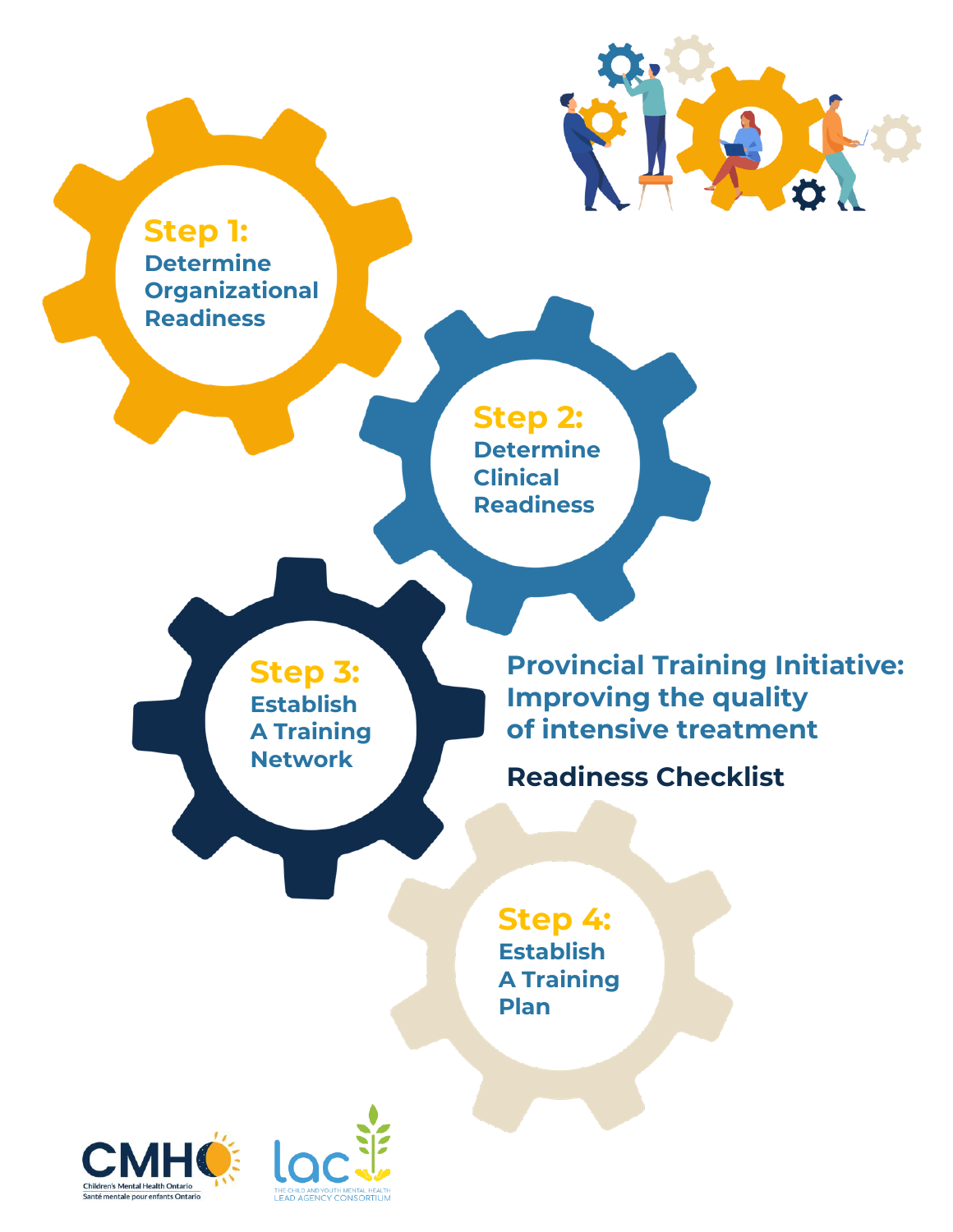

## **Step 1: Determine Organizational Readiness**

- 1. Do you deliver CYMH treatment to children & youth with intensive needs?
- 2. Have you identified a gap in your ability to serve these children?
- 3. Are you prepared for the time and effort it will take to adopt evidence-based care?
- 4. Do your staff need training in evidence-based modalities to better serve children and youth with complex mental health needs?
- 5. Do you have qualified staff to deliver and support evidence-based care?
- 6. Are there conditions that need to be addressed to implement a new model of service?
- 7. Are staff ready to embrace a change in delivery of treatment?

**Intensive treatment services are defined as evidence-based clinical modalities for children and youth with complex and significant mental health conditions supported by a clinical supervision model and provided in a variety of settings.**

### **Stakeholder Engagement Plan**

- 1. Do youth, families, and caregivers identify the gap that exists?
- 2. Do staff identify the gap exists?
- 3. How will caregivers, family, youth, and staff be involved in all phases of the training?

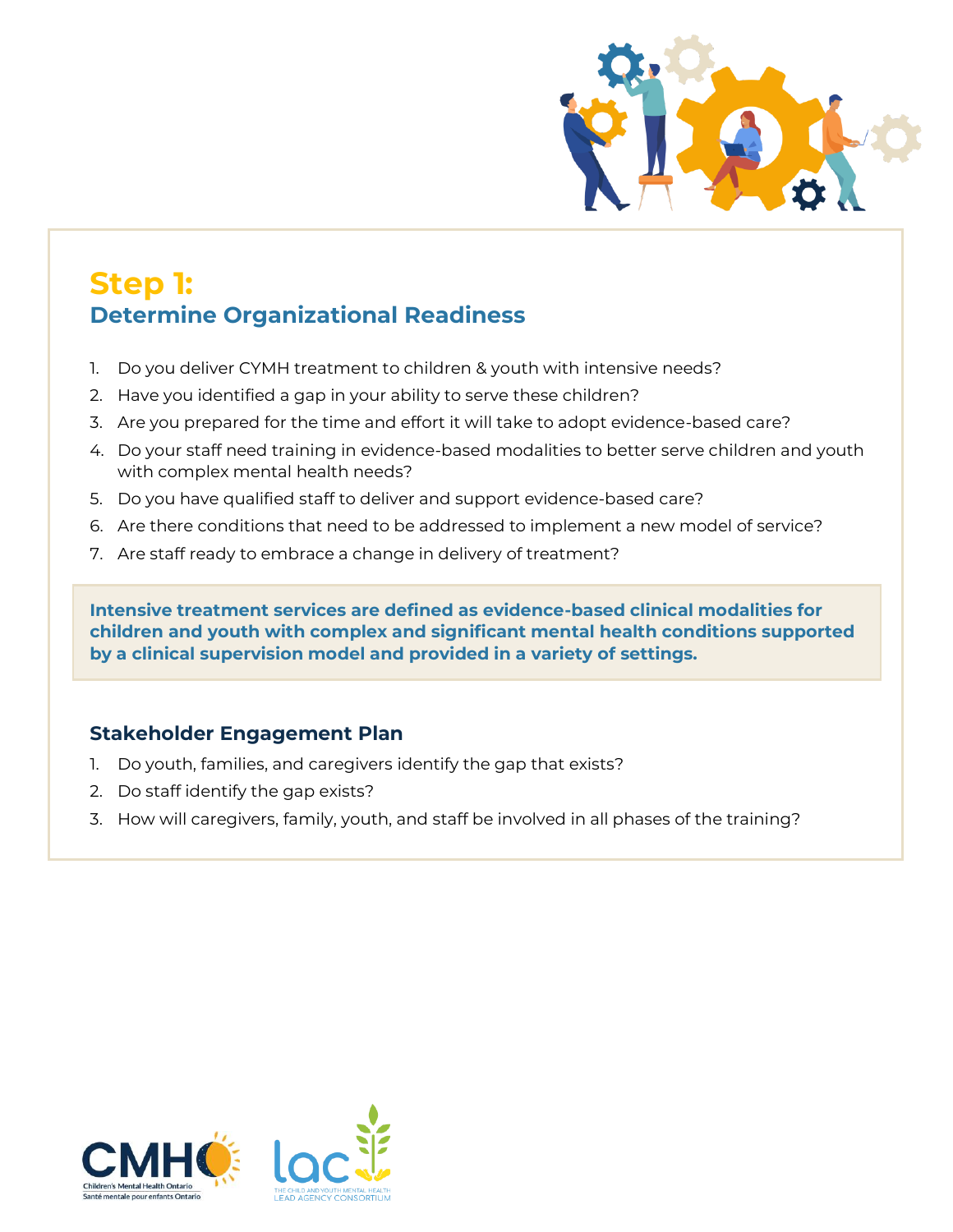

# **Step 2: Determine Clinical Readiness**

- 1. What foundational training has been completed? Cultural competency, motivational interviewing, Cognitive Behavioural Therapy etc.?
- 2. What introductory training has been planned or completed as a prerequisite to the PTI training for intensive modalities?
- 3. Have you conducted any staff competency surveys that profile the training needs? If so, are your staff ready to proceed?

#### **For the purposes of this work, we have defined clinical supervision in the following way:**

Clinical supervision is an important part of professional practice where a clinician enters a formal collaborative relationship with a trained and experienced clinician or clinical supervisor to enhance the quality of their practice. The goal of clinical supervision is to strengthen the supervisee's clinical work through the continuous development of their competence and the standards of their practice. Using active tools such as direct observation and case discussions for example, the clinical supervisor provides feedback that supports the clinician in building new skills and competencies.

#### **Assess Your Clinical Supervision Capacity**

- 1. Do you have a clinical supervision model in place now?
- 2. Does it have the capacity to meet the increased demands?
- 3. If not is there any shared clinical supervision capacity across the training network that can be mobilized.

The Knowledge Institute on Child and Youth Mental Health and Addictions' paper "Intensive Treatment Modalities for Children and Youth with Complex Mental Health Needs; [Implementing and Sustaining Treatment with Clinical Supervision](https://cmho.sharepoint.com/:b:/s/collaboration/EakSr0DP8DVJvH2snRMfjk8B_QG4pPUhQ_9ECkUhWiMvdQ?e=BHfJ2D) is a recommended reference.

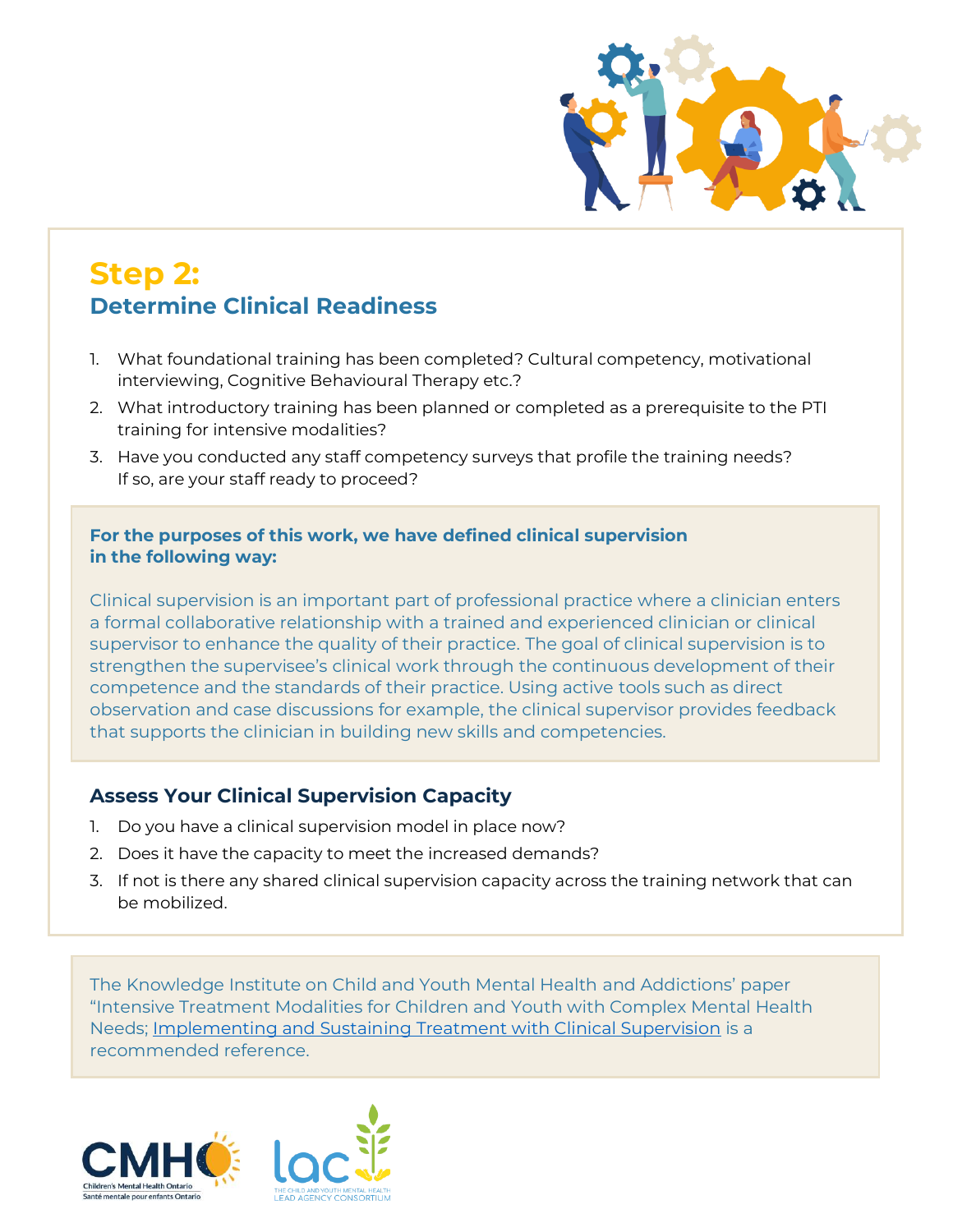

## **Step 3: Establish A Training Network**

Do you collaborate with other CYMH & Addiction partners to support professional development: Yes or No

- 1. If yes, can you establish a training network?
- 2. If no, could a group of CYMH & Addiction within your network, partner to support the planning and delivery of PTI training?

**PTI identifies training networks as the optimum structure to enable the efficient roll out and sustainability of evidence-based treatment modalities.**

#### **Characteristics of a Training Network:**

- Training Networks are not individual service agencies
- CYMH partners who deliver services to the target population of children and youth with intensive needs
- built upon existing collaborative working relationships (examples may include service agreements exist; training events are planned and delivered to group; referral network exists to specialized services to best serve all children in your area of service)
- large enough to create efficiencies in delivering treatment and in receiving training specific to modalities designed to treat intensive needs of children and youth
- defined by geographic areas, or cultural groupings (e.g. Francophone, Indigenous)